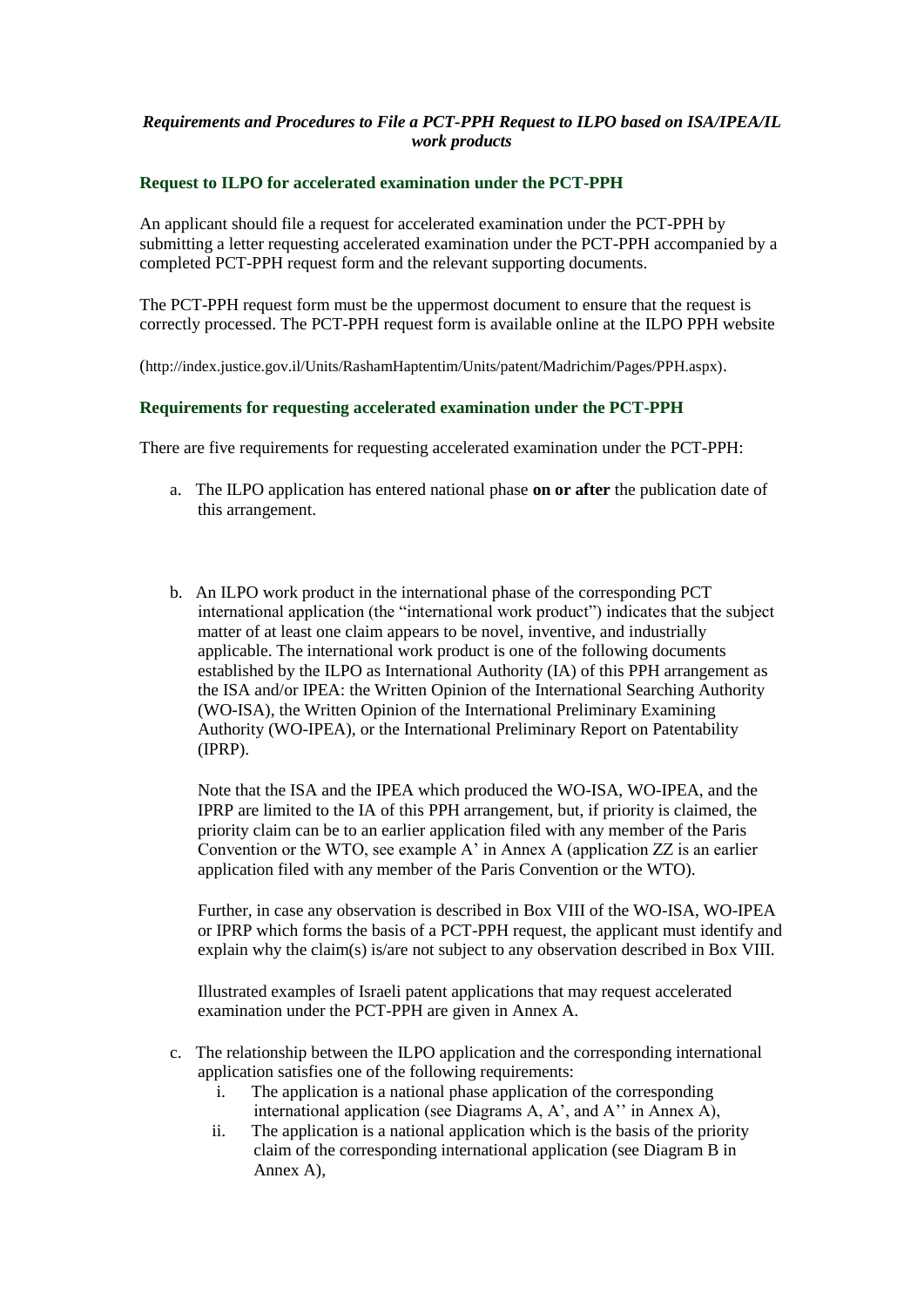- iii. The application is a national phase application of an international application claiming priority from the corresponding international application (see Diagram C in Annex A),
- iv. The application is a national application claiming priority from the corresponding international application (see Diagram D in Annex A), or
- v. An application which derived from an application referred to in any of  $(i)$  (iv), (for example, a divisional application or an application claiming internal priority; see Diagrams E1 and E2 in Annex A).

Where the ILPO national application is not a national phase entry of the same international application (that contains one or more claims having novelty, inventive step and industrial applicability), the applicant must identify the relationship between the corresponding international application and the ILPO national phase application.

d. All claims on file, as originally filed or as amended, for examination under PCT-PPH must sufficiently correspond to one or more of those claims indicated as having novelty, inventive step and industrial applicability in the international work product for the corresponding international application.

Claims are considered to "sufficiently correspond" where, except for differences due to translations and claim format, the claims on file are of the same or similar scope as the claims having novelty, inventive step and industrial applicability in the international work product, or the claims of the application are narrower in scope than the claims having novelty, inventive step and industrial applicability in the international work product.

In this regard, a claim that is narrower in scope occurs when a claim having novelty, inventive step and industrial applicability in the international work product is amended to be further limited by an additional feature that is supported in the specification (description and/or claims) of the application.

A claim of the application which introduces a new/different category of claims to those claims having novelty, inventive step and industrial applicability in the international work product is not considered to sufficiently correspond. For example, if the claims having novelty, inventive step and industrial applicability in the international work product only contain claims to a process of manufacturing a product, then the claims of the application are not considered to sufficiently correspond if the claims of the application introduce product claims that are dependent on the corresponding process claims.

An example of claims which comply with requirement (d) is given in Annex B.

e. ILPO has received a request for examination, but has not begun examination of the application.

## **Required documents for accelerated examination under the PCT-PPH**

The applicant is required to include a claims correspondence table which indicates how all claims in the application sufficiently correspond to the claims having novelty, inventive step and industrial applicability in the international work product. It is necessary to explain the sufficient correspondence of each claim. A sample claim correspondence table is given in Annex C.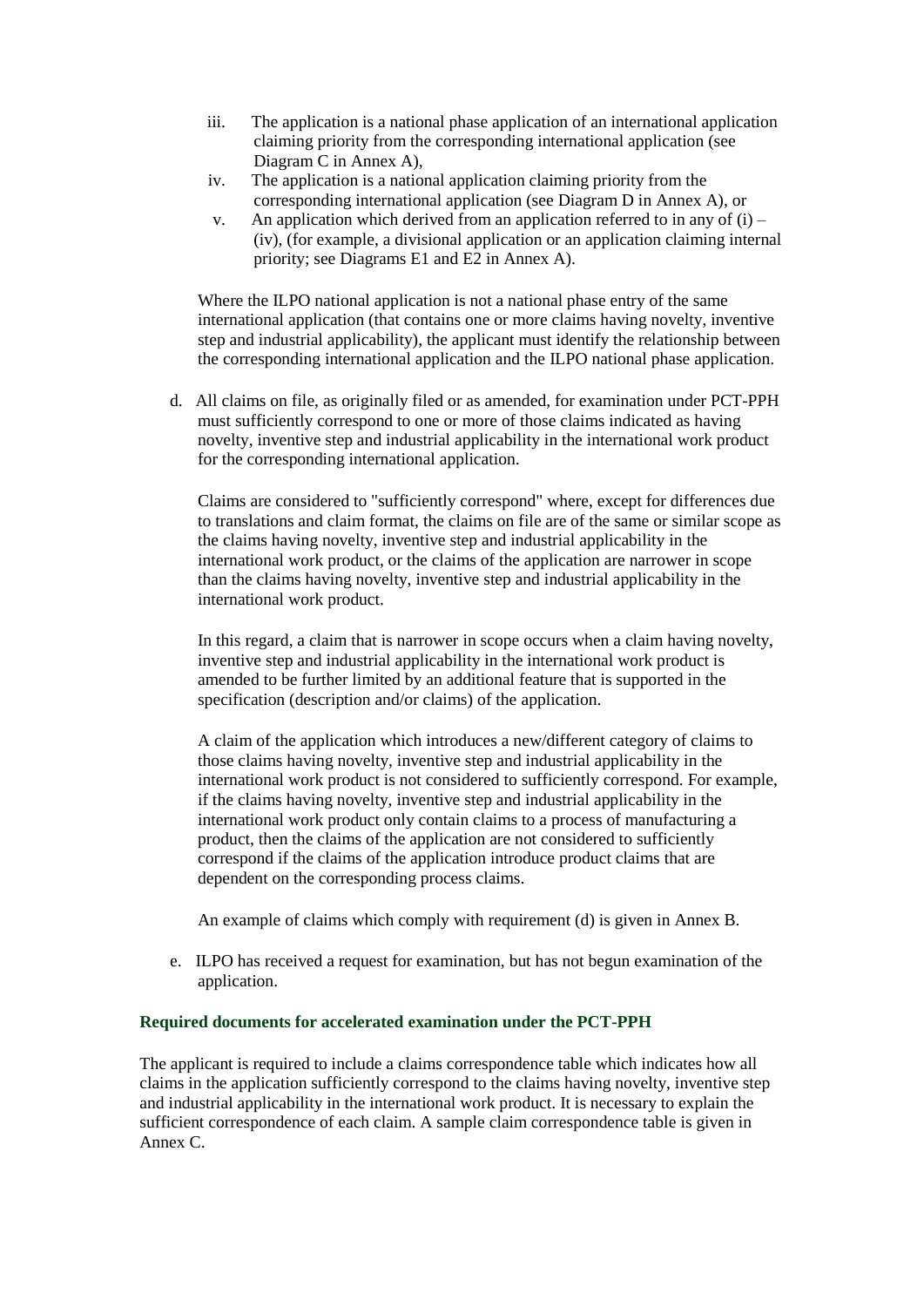#### **Procedures for filing a request for accelerated examination under the PCT-PPH**

The applicant files a letter requesting accelerated examination under the PCT-PPH, a completed PCT-PPH request form, and the relevant supporting documents as noted above.

The PCT-PPH request form must be the uppermost document to ensure that the request is correctly processed. The PCT-PPH request form is available online at the ILPO's website. In case any observation is described in Box VIII of the WO-ISA, WO-IPEA or IPRP which forms the basis of a PCT-PPH request, the applicant must identify and explain why the claim(s) is/are not subject to any observation described in Box VIII.

All subsequent correspondence with the office must be clearly identified on each page as relating to the PCT-PPH pilot to ensure that the correspondence is correctly processed. Please prominently mark each page of the covering letter in subsequent correspondence with the term "PPH".

It is recommended that the applicant not only focus on the claims when making the PCT-PPH request but additionally review the application as a whole and amend the application to correct any known informalities.

The request for accelerated examination under the PCT-PPH must also be accompanied by, or preceded by a request for examination.

#### **Procedures of examination under the PCT-PPH**

The PCT-PPH request will be considered by a patent examiner and, if all requirements are met, the application will receive accelerated examination. Each Israeli patent application will be examined in accordance with the relevant Israeli legislation and ILPO's Office Practice.

If the patent examiner determines that the claims on file do not sufficiently correspond to one or more of those claims indicated as having novelty, inventive step and industrial applicability in the international work product of the corresponding international application, the applicant will be notified that the request for accelerated examination is not granted. To re-enter the PCT-PPH, the applicant must amend the claims accordingly and reapply.

At any time during the prosecution of a PCT-PPH application, if the patent examiner determines that the claims on file do not sufficiently correspond to one or more of those claims having novelty, inventive step and industrial applicability in the international work product of the corresponding international application, the applicant will be notified that the application will await action in its regular turn.

All amendments to the claims made with the request for accelerated examination under the PCT-PPH will be entered regardless of whether the request is granted or not.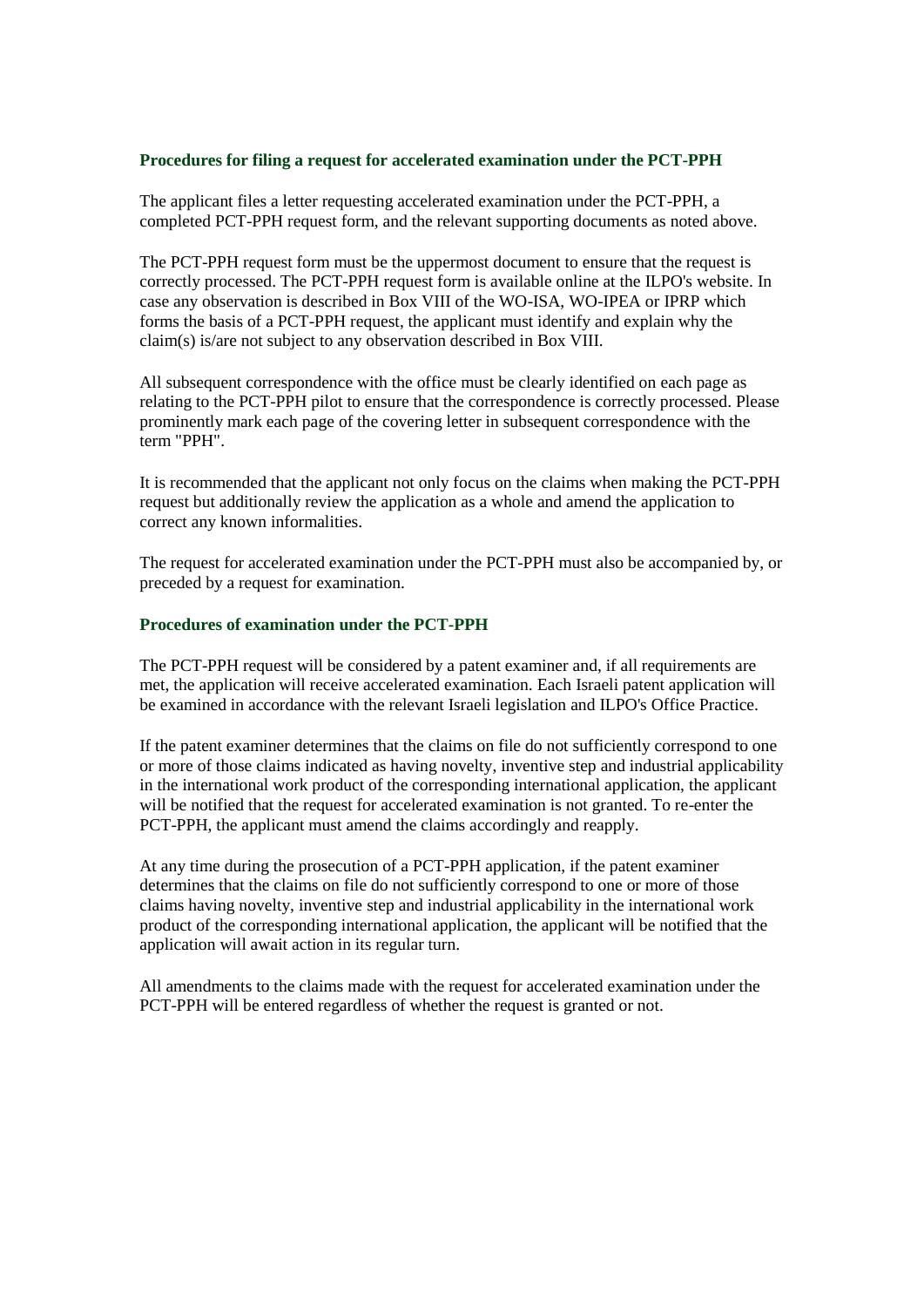## **Annex A**

Examples of Israeli patent applications that may request accelerated examination under the PCT-PPH at ILPO:

**(A)** The application is a national phase application of the corresponding international application.



A PCT international application is filed at the Receiving Office (RO). The International Authority is the ISA/IPEA/IL and the international work products (including the IPRP) are established by this International Authority. ILPO is one of the Designated Offices (DO) in the national phase of the corresponding international application. A PPH request is made for the national phase application at ILPO, based on the international work products.

**(A')** The application is a national phase application of the corresponding international application. (The corresponding international application claims priority from a national application.)



 $ZZ =$  an earlier application filed with any member of the Paris Convention or the WTO

A PCT international application is filed at the Receiving Office (RO). The international application claims priority from a national application (an earlier application filed with any member of the Paris Convention or the WTO). The International Authority is the ISA/IPEA/IL, and the international work products (including the IPRP) are established by this International Authority. ILPO is one of the Designated Offices (DO) in the national phase of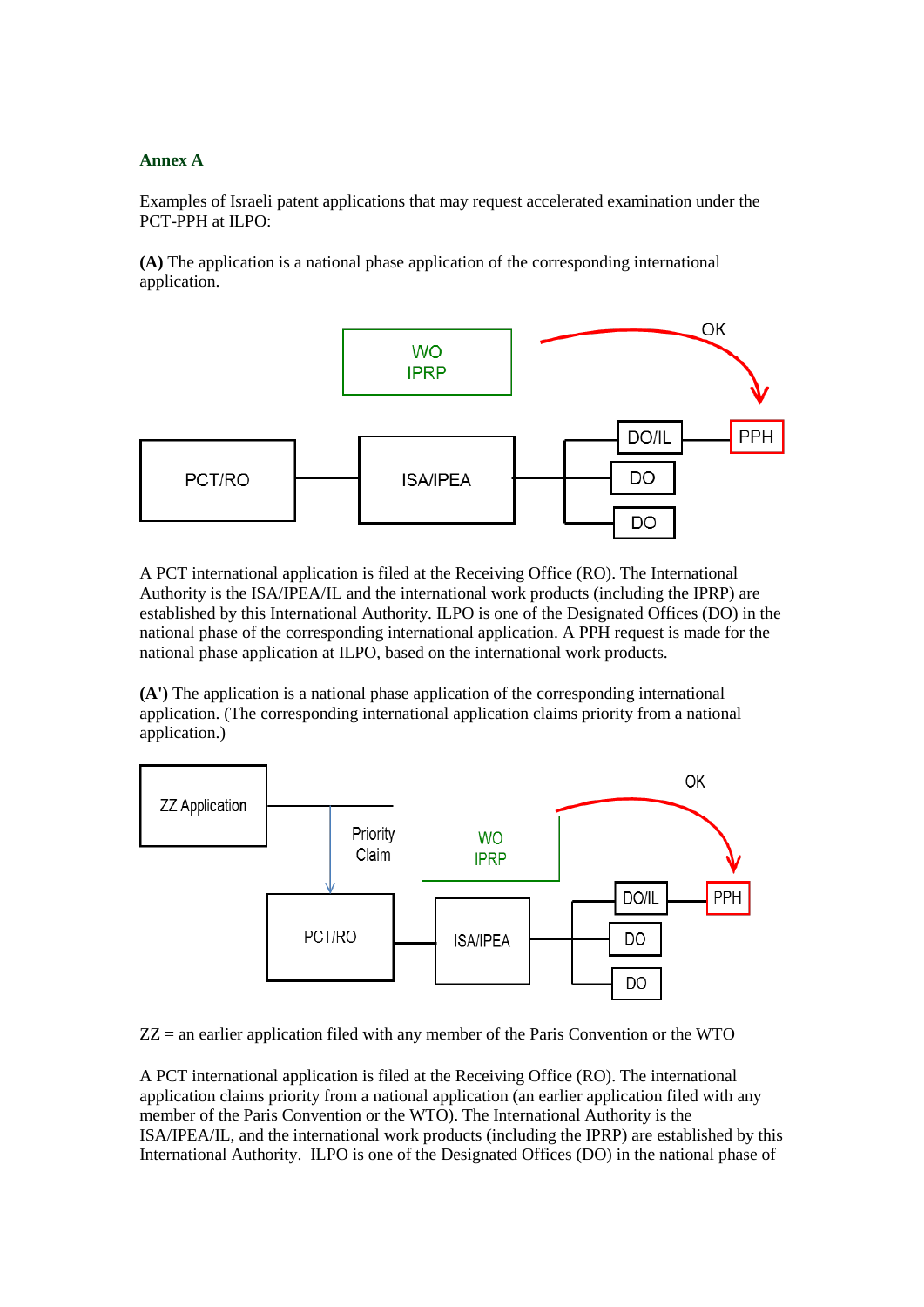the corresponding international application. A PPH request is made for the national phase application at ILPO, based on the international work products.

**(A'')** The application is a national phase application of the corresponding international application. (The corresponding international application claims priority from an international application.)



A PCT international application is filed at the Receiving Office (RO). The international application claims priority from an international application. The International Authority is the ISA/IPEA/IL, and the international work products (including the IPRP) are established by this International Authority. ILPO is one of the Designated Offices (DO) in the national phase of the corresponding international application. A PPH request is made for the national phase application at ILPO, based on the international work products.

**(B)** The application is a national application which is the basis of the priority claim of the corresponding international application.



A PCT international application is filed at the Receiving Office (RO). The international application claims priority from an earlier national application at ILPO. The International Authority is the ISA/IPEA/IL, and the international work products (including the IPRP) are established by this International Authority. A PPH request is made for the national application at ILPO, based on the international work products.

**(C)** The application is a national phase application of an international application claiming priority from the corresponding international application.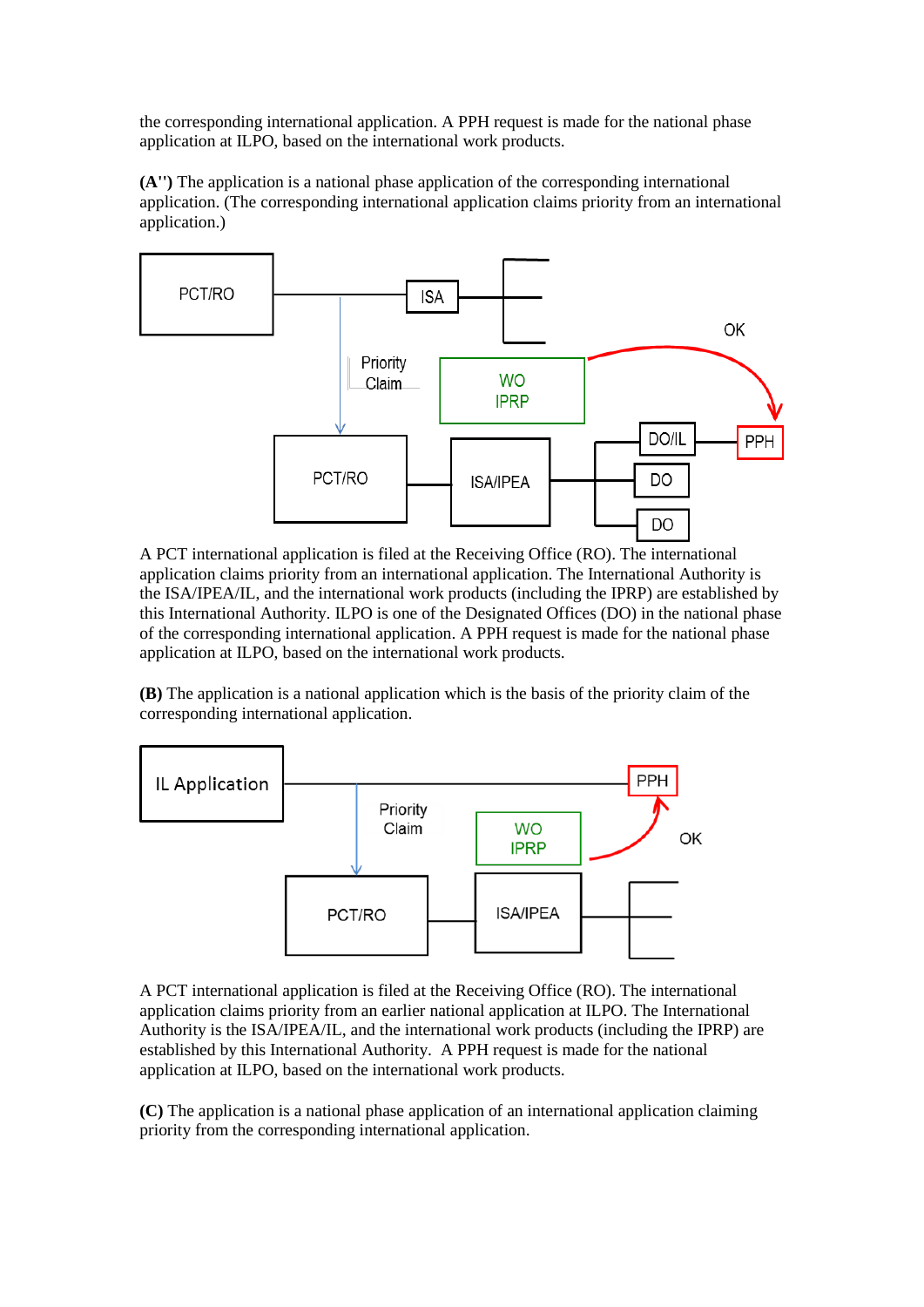

A PCT international application is filed at the Receiving Office (RO) and is classified, searched and examined by the ISA. ILPO is one of the Designated Offices (DO) in the national phase of the international application. A PPH request is made for the national phase application at ILPO, based on the international work products of an earlier international application. The international application claims priority from the earlier international application. The International Authority is the ISA/IPEA/IL, and the international work products (including the IPRP) are established by this International Authority.

**(D)** The application is a national application claiming priority from the corresponding international application.



A PCT international application is filed at the Receiving Office (RO). The International Authority is the ISA/IPEA/IL, and the international work products (including the IPRP) are established by this International Authority. A national application at ILPO claims priority from the international application. A PPH request is made for the national application at ILPO, based on the international work products for the international application.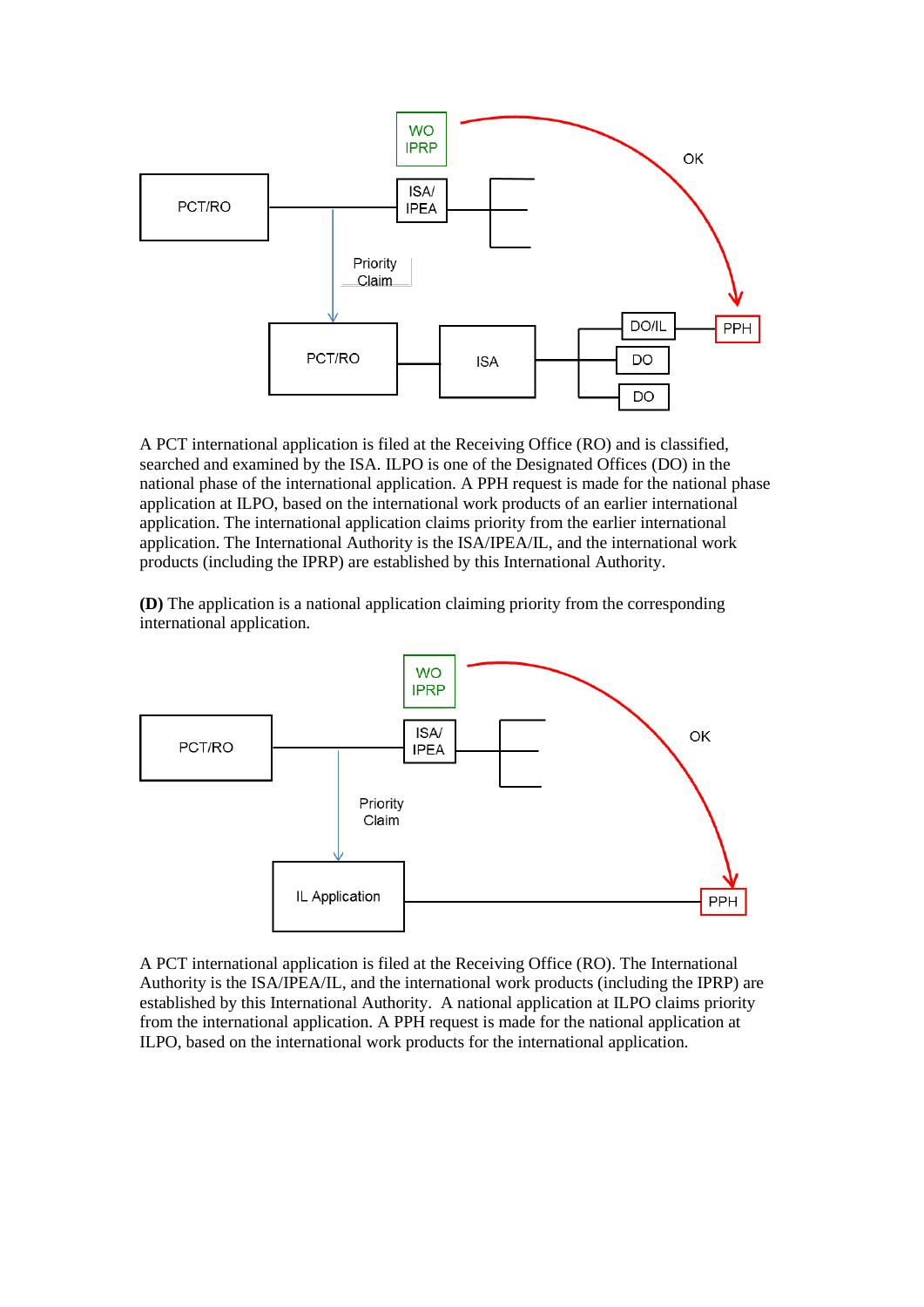**(E1)** The application is a divisional application of an application which satisfies scenario (A).



A PCT international application is filed at the Receiving Office (RO). The International Authority is the ISA/IPEA/IL, and the international work products (including the IPRP) are established by this International Authority. ILPO is one of the Designated Offices (DO) in the national phase of the corresponding international application. A PPH request is made for a divisional of the national phase application at ILPO, based on the international work products.

**(E2)** The application is an application claiming internal priority from an application which satisfies scenario (B).



A PCT international application is filed at the Receiving Office (RO). The International Authority is the ISA/IPEA/IL, and the international work products (including the IPRP) are established by this International Authority. The international application claims priority from an earlier national application at ILPO. A national application at ILPO (the "later" national application) claims internal priority to the same earlier national application at ILPO. A PPH request is made for the later national application at ILPO, based on the international work products.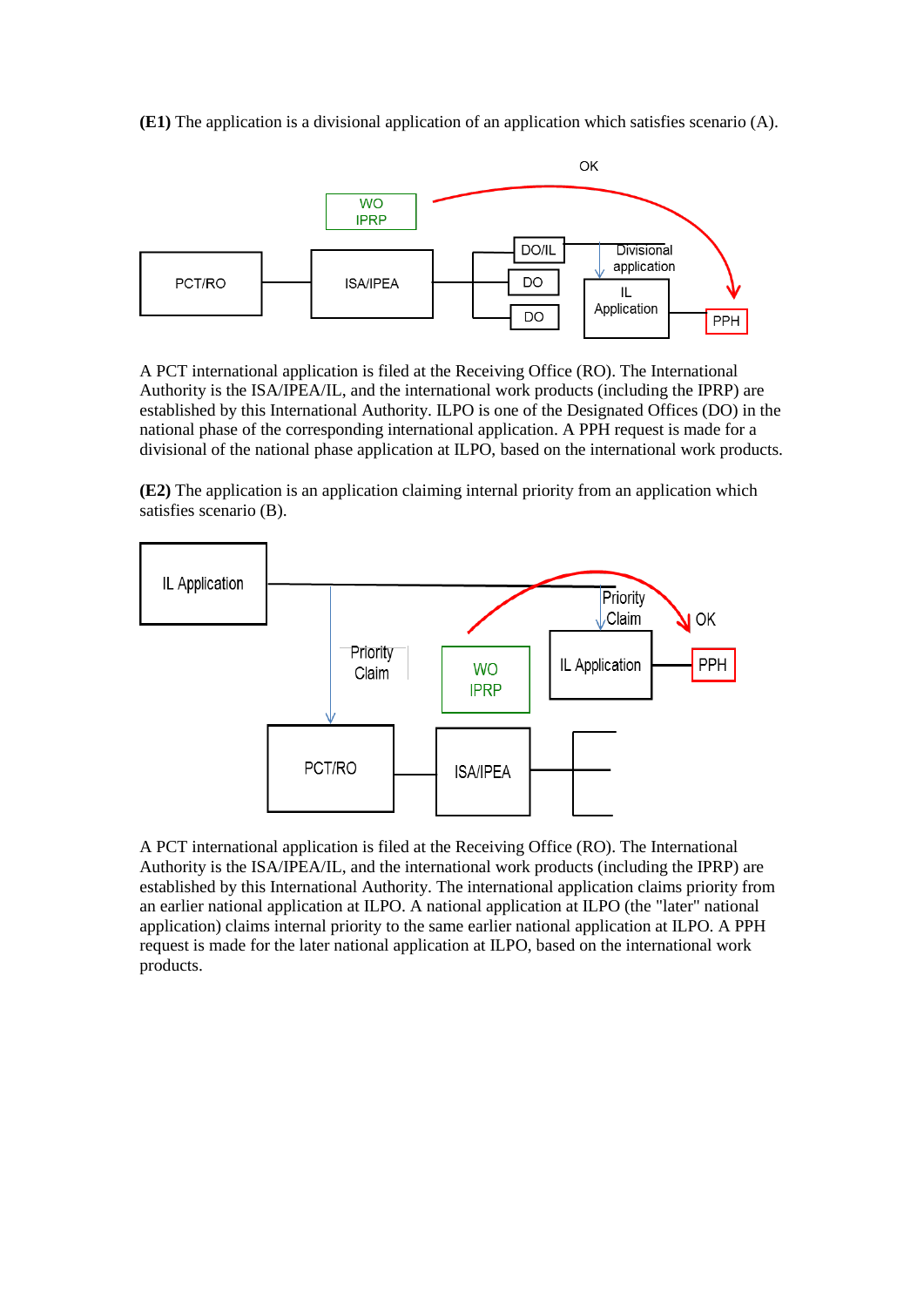## **Annex B**

With regard to requirement (d), the claims in the following example are considered to "sufficiently correspond":

| <b>Claim Correspondence Table</b>                      |                          |                                               |                          |                                                                                                                                                                                                                                                    |  |
|--------------------------------------------------------|--------------------------|-----------------------------------------------|--------------------------|----------------------------------------------------------------------------------------------------------------------------------------------------------------------------------------------------------------------------------------------------|--|
| <b>ILPO</b> national<br>phase<br>application<br>claims | <b>Subject</b><br>matter | <b>International</b><br>application<br>claims | <b>Subject</b><br>matter | <b>Comment</b>                                                                                                                                                                                                                                     |  |
|                                                        | A                        | 1 (independent)                               | A                        | The same as corresponding<br>international application claim 1.                                                                                                                                                                                    |  |
|                                                        | $A + a +$<br>h           | $2$ (dependent<br>on $1)$                     | $A + a$                  | Claim 2 has the additional technical<br>feature "b" in relation to the<br>corresponding international application<br>claim 2.                                                                                                                      |  |
| 3                                                      | A                        | 3 (dependent<br>on $1)$                       | $A + b$                  | Similar to corresponding international<br>application claim 1 except for claim<br>format.                                                                                                                                                          |  |
| 4                                                      | $A + d$                  |                                               |                          | Claim 4 has an additional technical<br>feature "d" in relation to the<br>corresponding international application<br>claim 1, where "d" is supported in the<br>description but is not claimed in the<br>corresponding international<br>application. |  |

*Where "A" is the subject matter and "a", "b", and "d" are the additional technical features which narrow (further restrict) the scope of the subject matter.*

An ILPO national phase application claim which introduces a new/different category of claims to those claims indicated as having novelty, inventive step and industrial applicability in the corresponding international application is not considered to sufficiently correspond. For example, where the corresponding international application only contains claims to a process of manufacturing a product, then the ILPO national phase application claims are not considered to sufficiently correspond if the ILPO national phase application claims introduce product claims which are independent or dependent on the corresponding process claims.

Please note that the ILPO national phase application need not include "all" claims determined to have novelty, inventive step and industrial applicability in the corresponding international application (the deletion of claims is allowable). For example, in the case where the corresponding international application contains 5 claims determined to have novelty, inventive step and industrial applicability, the corresponding ILPO national phase application may contain only 3 of these 5 claims.